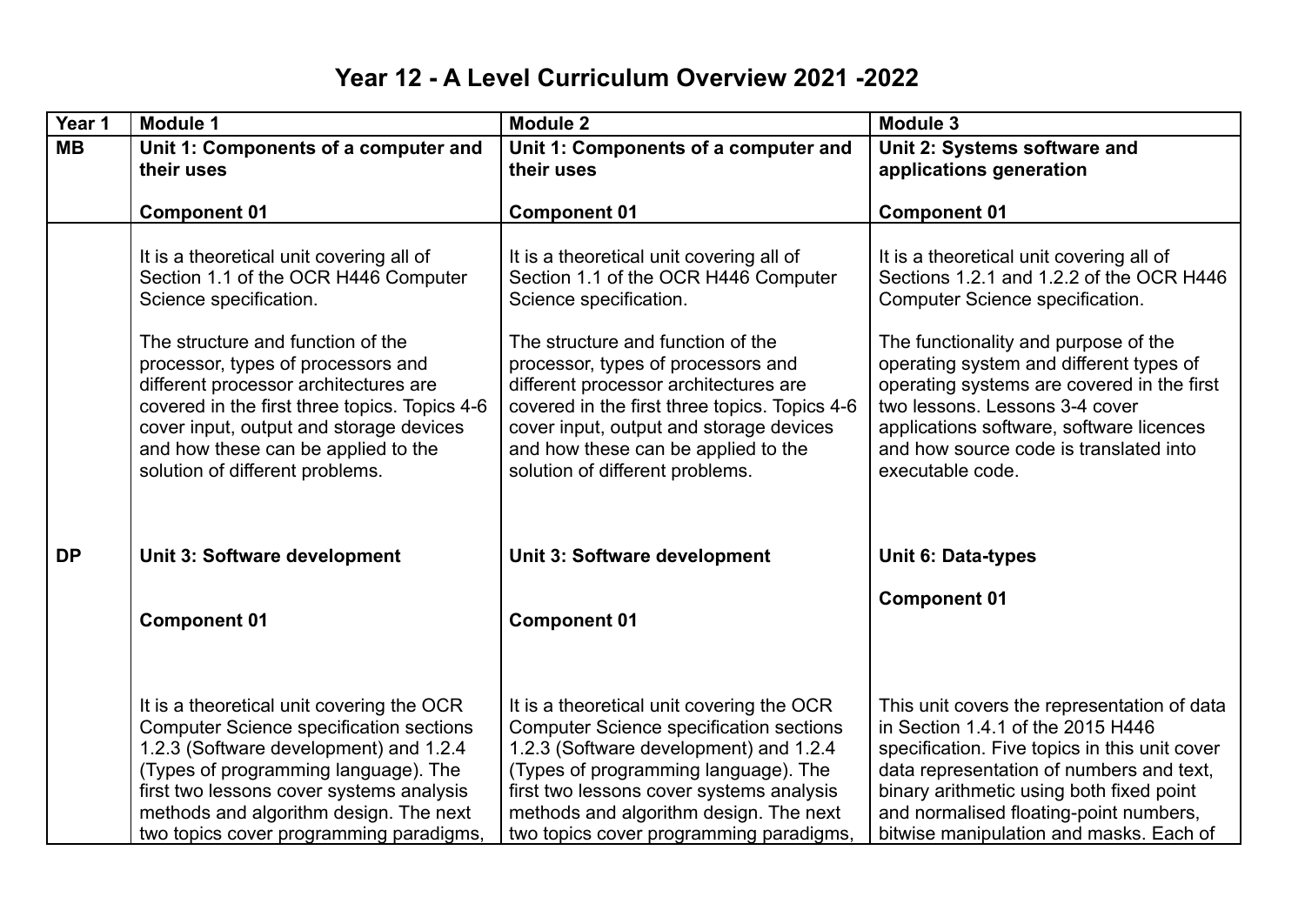|           | assembly language and an introduction to<br>the main concepts of object-oriented | assembly language and an introduction to<br>the main concepts of object-oriented    | the five topics may be spread over more<br>than one lesson, especially if time is spent |
|-----------|----------------------------------------------------------------------------------|-------------------------------------------------------------------------------------|-----------------------------------------------------------------------------------------|
|           | programming.                                                                     | programming.                                                                        | in the lessons going over homework tasks.                                               |
|           |                                                                                  |                                                                                     |                                                                                         |
|           | (Programming project)                                                            | (Programming project)                                                               | (Programming project)                                                                   |
|           |                                                                                  |                                                                                     |                                                                                         |
|           |                                                                                  |                                                                                     |                                                                                         |
|           |                                                                                  |                                                                                     |                                                                                         |
|           |                                                                                  |                                                                                     |                                                                                         |
|           |                                                                                  |                                                                                     |                                                                                         |
|           |                                                                                  |                                                                                     |                                                                                         |
|           | Module 4                                                                         | Module 5                                                                            | <b>Module 6</b>                                                                         |
| <b>MB</b> | Unit 2: Systems software and                                                     | Unit 5: Networks and web technologies                                               | Unit 5: Networks and web technologies                                                   |
|           | applications generation                                                          |                                                                                     |                                                                                         |
|           |                                                                                  | <b>Component 01</b>                                                                 | <b>Component 01</b>                                                                     |
|           | <b>Component 01</b>                                                              |                                                                                     |                                                                                         |
|           | It is a theoretical unit covering all of                                         | This unit is subdivided into seven topics                                           | This unit is subdivided into seven topics                                               |
|           | Sections 1.2.1 and 1.2.2 of the OCR H446                                         | (plus a test), each with roughly 2-3 hours                                          | (plus a test), each with roughly 2-3 hours                                              |
|           | Computer Science specification.                                                  | of lesson material. It is a theoretical unit                                        | of lesson material. It is a theoretical unit                                            |
|           |                                                                                  | covering the structure of the Internet                                              | covering the structure of the Internet                                                  |
|           | The functionality and purpose of the                                             | including DNS and IP addressing. Local                                              | including DNS and IP addressing. Local                                                  |
|           | operating system and different types of                                          | Area Networks are also covered in the first                                         | Area Networks are also covered in the first                                             |
|           | operating systems are covered in the first<br>two lessons. Lessons 3-4 cover     | topic. The second topic covers the role of                                          | topic. The second topic covers the role of                                              |
|           | applications software, software licences                                         | packet switching and routers in the TCP/IP<br>protocol stack. This is followed by a | packet switching and routers in the TCP/IP<br>protocol stack. This is followed by a     |
|           | and how source code is translated into                                           | discussion of network threats and various                                           | discussion of network threats and various                                               |
|           | executable code.                                                                 | methods of prevention. HTML and CSS                                                 | methods of prevention. HTML and CSS                                                     |
|           |                                                                                  | are covered with practical examples in                                              | are covered with practical examples in                                                  |
|           |                                                                                  | Topic 4, with web forms and JavaScript                                              | Topic 4, with web forms and JavaScript                                                  |
|           |                                                                                  | used to create more examples in Topic 5.                                            | used to create more examples in Topic 5.                                                |
|           |                                                                                  | Search engine indexing and Google's                                                 | Search engine indexing and Google's                                                     |
|           |                                                                                  | PageRank algorithm are comprehensively                                              | PageRank algorithm are comprehensively                                                  |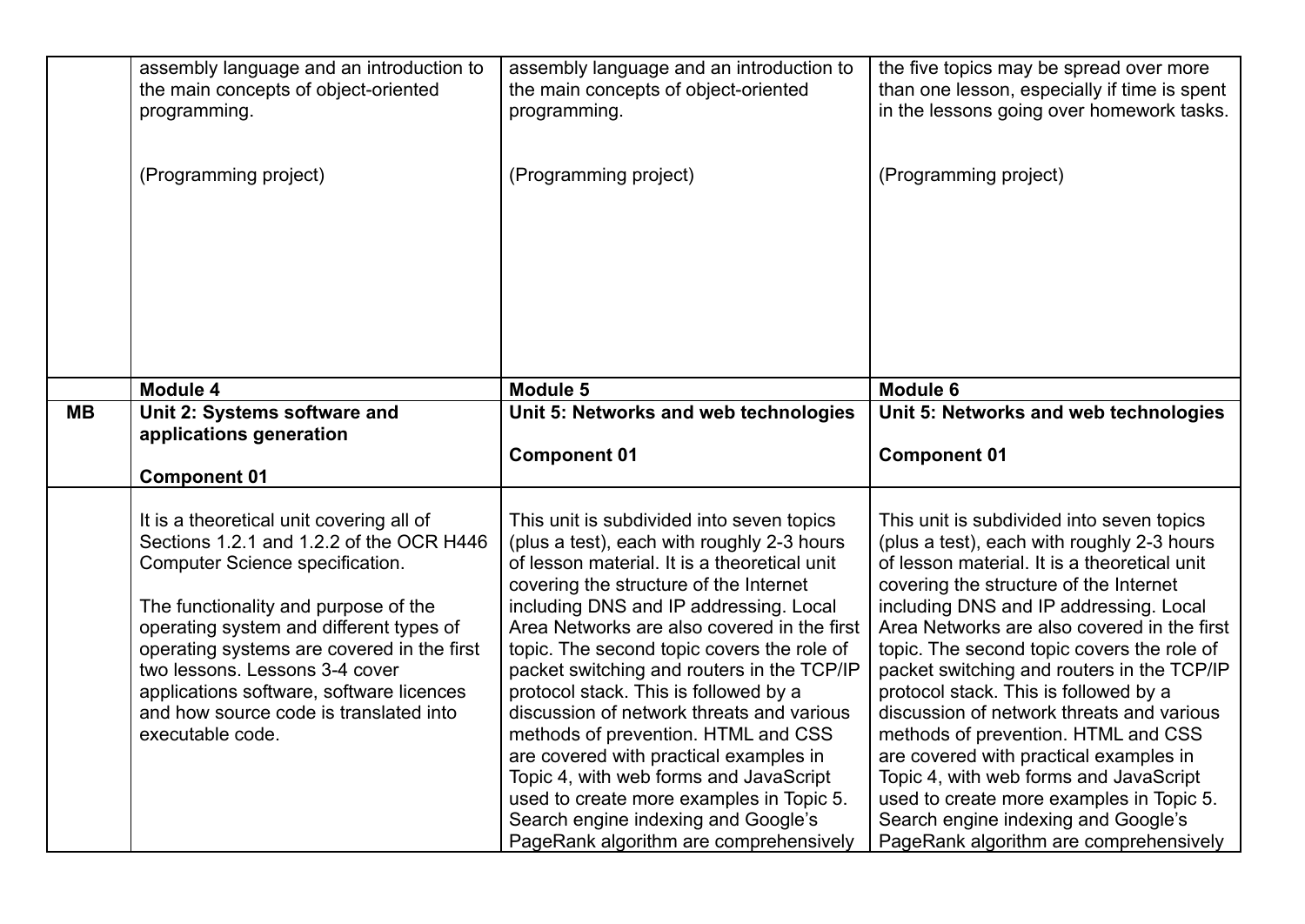|                                                                                                                                                                                                                           | covered alongside client- and server-side<br>processing in the final topics.                                                                                                                                                                                   | covered alongside client- and server-side<br>processing in the final topics.                                                                                                                                                                                   |
|---------------------------------------------------------------------------------------------------------------------------------------------------------------------------------------------------------------------------|----------------------------------------------------------------------------------------------------------------------------------------------------------------------------------------------------------------------------------------------------------------|----------------------------------------------------------------------------------------------------------------------------------------------------------------------------------------------------------------------------------------------------------------|
|                                                                                                                                                                                                                           | <b>Unit 7: Data structures</b><br><b>Component 01</b>                                                                                                                                                                                                          | <b>Unit 7: Data structures</b><br><b>Component 01</b>                                                                                                                                                                                                          |
| <b>Unit 6: Data-types</b>                                                                                                                                                                                                 | The unit is subdivided into seven topics<br>plus a test. It covers all of Section 1.4.2 of<br>the OCR A-Level specification H446. The<br>unit gives practical and worked examples                                                                              | The unit is subdivided into seven topics<br>plus a test. It covers all of Section 1.4.2 of<br>the OCR A-Level specification H446. The<br>unit gives practical and worked examples                                                                              |
| <b>Component 01</b>                                                                                                                                                                                                       | of each of the different abstract data<br>structures including linked lists, graphs,<br>stacks, queues, trees, binary search trees<br>and hash tables. The function and<br>practical application of each data type are<br>discussed, with pseudocode and coded | of each of the different abstract data<br>structures including linked lists, graphs,<br>stacks, queues, trees, binary search trees<br>and hash tables. The function and<br>practical application of each data type are<br>discussed, with pseudocode and coded |
| This unit covers the representation of data<br>in Section 1.4.1 of the 2015 H446<br>specification. Five topics in this unit cover<br>data representation of numbers and text,<br>binary arithmetic using both fixed point | program solutions for relevant algorithms<br>in VB and Python. A comprehensive<br>examination-style assessment of the<br>whole unit is included at the end of the<br>unit.                                                                                     | program solutions for relevant algorithms<br>in VB and Python. A comprehensive<br>examination-style assessment of the<br>whole unit is included at the end of the<br>unit.                                                                                     |
| and normalised floating-point numbers,<br>bitwise manipulation and masks. Each of<br>the five topics may be spread over more<br>than one lesson, especially if time is spent<br>in the lessons going over homework tasks. | (Programming project)                                                                                                                                                                                                                                          | (Programming project)                                                                                                                                                                                                                                          |
|                                                                                                                                                                                                                           |                                                                                                                                                                                                                                                                |                                                                                                                                                                                                                                                                |
|                                                                                                                                                                                                                           |                                                                                                                                                                                                                                                                |                                                                                                                                                                                                                                                                |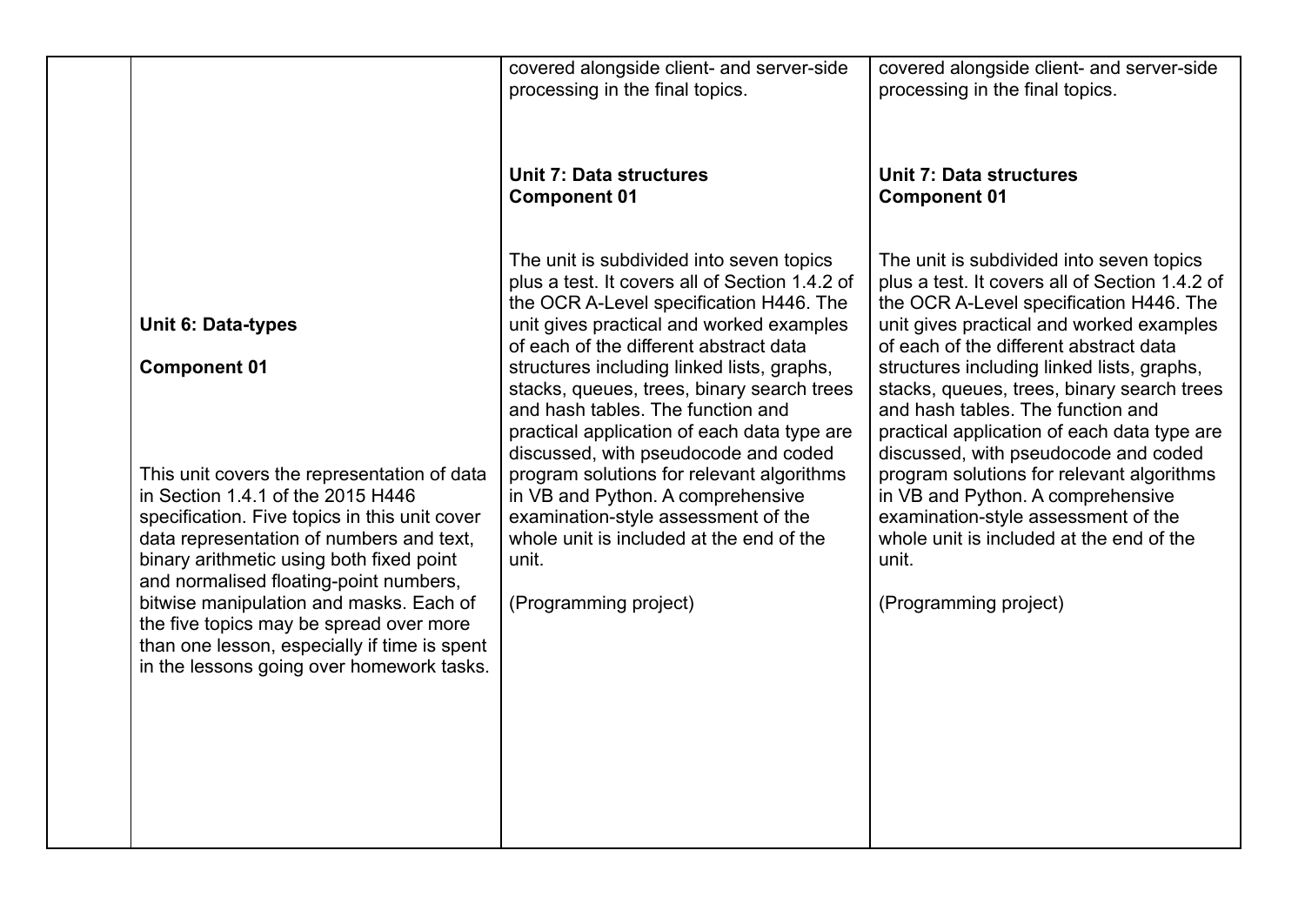| (Programming project) |  |
|-----------------------|--|
|                       |  |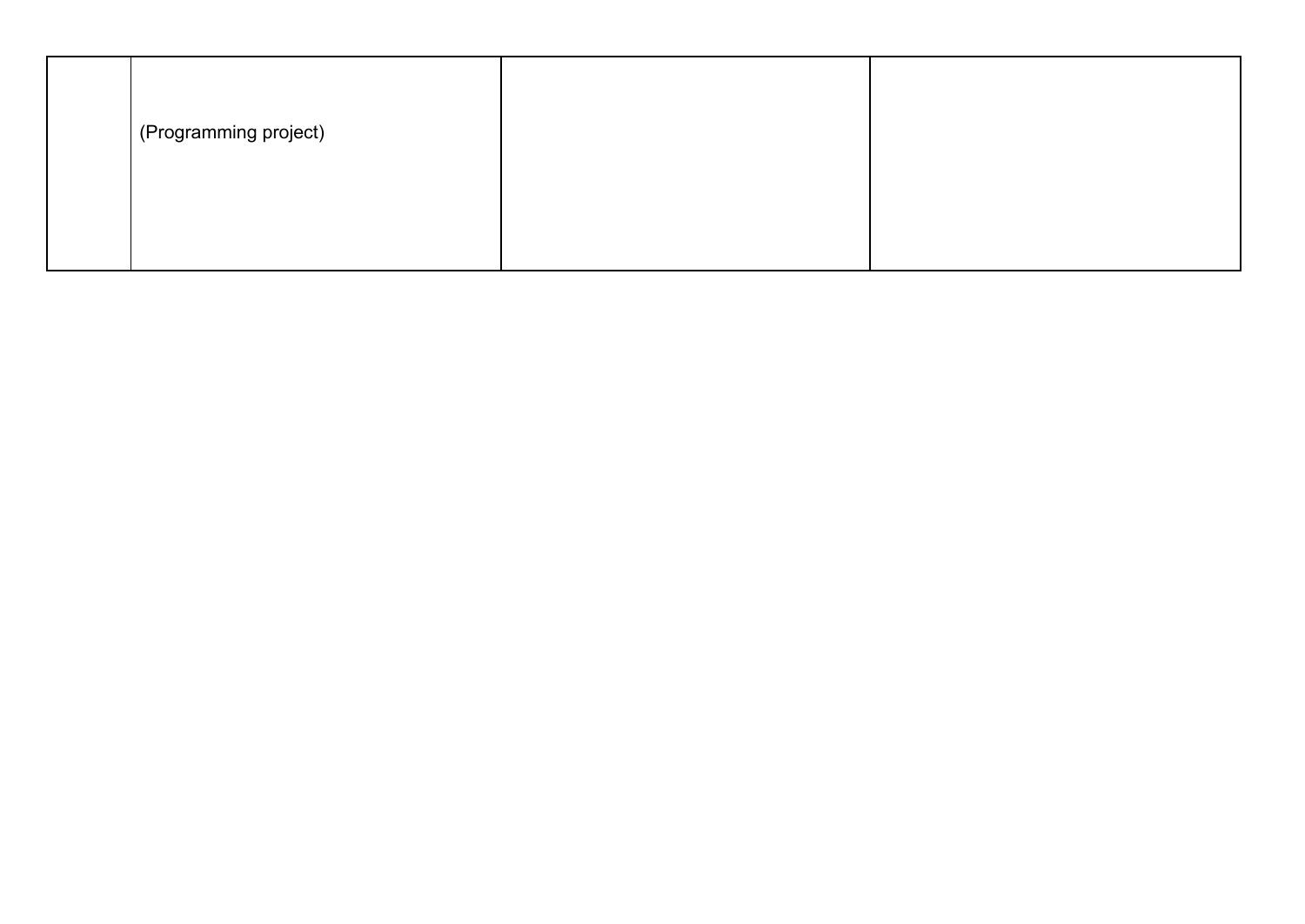## **Year 13 - A Level Curriculum Overview 2021 -2022**

|        | <b>Module 1</b>                                                                                                                                                                                                                                                                                                                                                                                      | <b>Module 2</b>                                                                                                                                                                                                                                                                                                                                                                                      | Module 3                                                                                                                                                                                                                                                                                                                                                                                                           |
|--------|------------------------------------------------------------------------------------------------------------------------------------------------------------------------------------------------------------------------------------------------------------------------------------------------------------------------------------------------------------------------------------------------------|------------------------------------------------------------------------------------------------------------------------------------------------------------------------------------------------------------------------------------------------------------------------------------------------------------------------------------------------------------------------------------------------------|--------------------------------------------------------------------------------------------------------------------------------------------------------------------------------------------------------------------------------------------------------------------------------------------------------------------------------------------------------------------------------------------------------------------|
| Year 1 | Unit 1: Components of a computer and<br>their uses                                                                                                                                                                                                                                                                                                                                                   | Unit 2: Systems software and<br>applications generation                                                                                                                                                                                                                                                                                                                                              | Unit 3: Software development                                                                                                                                                                                                                                                                                                                                                                                       |
|        |                                                                                                                                                                                                                                                                                                                                                                                                      |                                                                                                                                                                                                                                                                                                                                                                                                      |                                                                                                                                                                                                                                                                                                                                                                                                                    |
|        | <b>Component 01</b>                                                                                                                                                                                                                                                                                                                                                                                  | <b>Component 01</b>                                                                                                                                                                                                                                                                                                                                                                                  | <b>Component 01</b>                                                                                                                                                                                                                                                                                                                                                                                                |
|        | It is a theoretical unit covering all of<br>Section 1.1 of the OCR H446 Computer<br>Science specification.<br>The structure and function of the<br>processor, types of processors and<br>different processor architectures are<br>covered in the first three topics. Topics 4-6<br>cover input, output and storage devices<br>and how these can be applied to the<br>solution of different problems. | It is a theoretical unit covering all of<br>Sections 1.2.1 and 1.2.2 of the OCR H446<br>Computer Science specification.<br>The functionality and purpose of the<br>operating system and different types of<br>operating systems are covered in the first<br>two lessons. Lessons 3-4 cover<br>applications software, software licences<br>and how source code is translated into<br>executable code. | It is a theoretical unit covering the OCR<br><b>Computer Science specification sections</b><br>1.2.3 (Software development) and 1.2.4<br>(Types of programming language). The<br>first two lessons cover systems analysis<br>methods and algorithm design. The next<br>two topics cover programming paradigms,<br>assembly language and an introduction to<br>the main concepts of object-oriented<br>programming. |
|        | Module 4                                                                                                                                                                                                                                                                                                                                                                                             | Module 5                                                                                                                                                                                                                                                                                                                                                                                             | Module 6                                                                                                                                                                                                                                                                                                                                                                                                           |
|        | Unit 4: Exchanging data                                                                                                                                                                                                                                                                                                                                                                              | Unit 5: Networks and web technologies                                                                                                                                                                                                                                                                                                                                                                | <b>Unit 6: Data-types</b>                                                                                                                                                                                                                                                                                                                                                                                          |
|        | <b>Component 01</b>                                                                                                                                                                                                                                                                                                                                                                                  | <b>Component 01</b>                                                                                                                                                                                                                                                                                                                                                                                  | <b>Component 01</b>                                                                                                                                                                                                                                                                                                                                                                                                |
|        | This unit covers Sections 1.3.1 and 1.3.2<br>of the 2015 H446 specification. The first<br>lesson covers the topics of compression<br>and encryption. This is followed by four<br>lessons on databases and SQL, with a<br>final lesson on transaction processing.<br>Each of the six topics may be spread over                                                                                        | This unit is subdivided into seven topics<br>(plus a test), each with roughly 2-3 hours<br>of lesson material. It is a theoretical unit<br>covering the structure of the Internet<br>including DNS and IP addressing. Local<br>Area Networks are also covered in the first<br>topic. The second topic covers the role of                                                                             | This unit covers the representation of data<br>in Section 1.4.1 of the 2015 H446<br>specification. Five topics in this unit cover<br>data representation of numbers and text,<br>binary arithmetic using both fixed point<br>and normalised floating point numbers,<br>bitwise manipulation and masks. Each of                                                                                                     |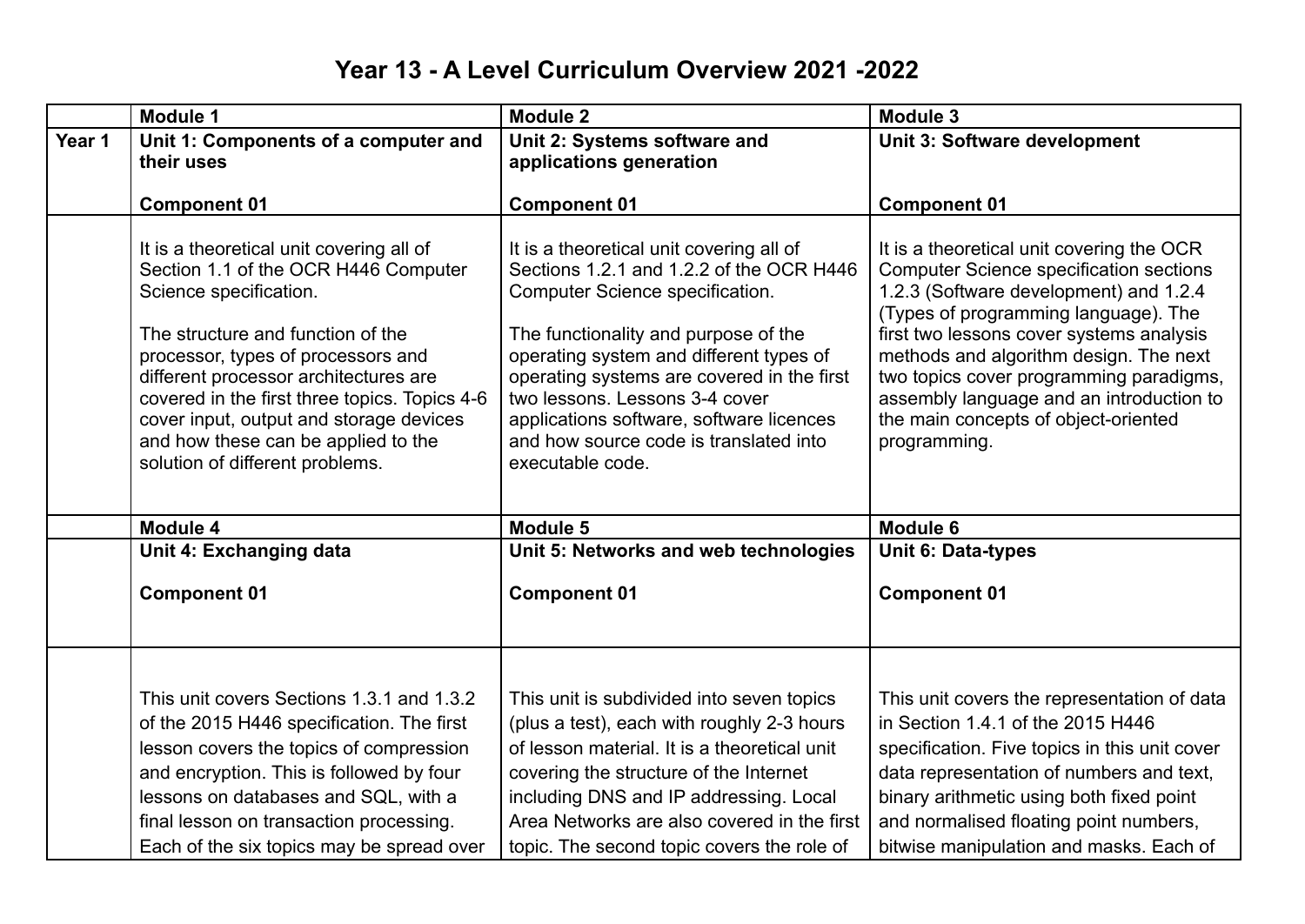| more than one lesson, especially if time is<br>spent in the lessons going over homework<br>tasks. Practical database examples are<br>based around Microsoft Access.<br>database examples are based around<br>Microsoft Access. | packet switching and routers in the TCP/IP<br>protocol stack. This is followed by a<br>discussion of network threats and various<br>methods of prevention. HTML and CSS<br>are covered with practical examples in<br>Topic 4, with web forms and JavaScript<br>used to create more examples in Topic 5.<br>Search engine indexing and Google's<br>PageRank algorithm are comprehensively<br>covered alongside client- and server-side<br>processing in the final topics. | the five topics may be spread over more<br>than one lesson, especially if time is spent<br>in the lessons going over homework tasks.                                                                                  |
|--------------------------------------------------------------------------------------------------------------------------------------------------------------------------------------------------------------------------------|--------------------------------------------------------------------------------------------------------------------------------------------------------------------------------------------------------------------------------------------------------------------------------------------------------------------------------------------------------------------------------------------------------------------------------------------------------------------------|-----------------------------------------------------------------------------------------------------------------------------------------------------------------------------------------------------------------------|
|                                                                                                                                                                                                                                | Unit 9: Legal, moral, ethical and cultural<br><b>issues</b><br><b>Component 01</b>                                                                                                                                                                                                                                                                                                                                                                                       | <b>Unit 7: Data structures</b><br><b>Component 01</b>                                                                                                                                                                 |
|                                                                                                                                                                                                                                | This unit is a theoretical unit covering<br>Section 1.5 of the OCR A Level in<br>Computer Science (H446) specification.                                                                                                                                                                                                                                                                                                                                                  | The unit is subdivided into seven topics<br>plus a test. It covers all of Section 1.4.2 of<br>the OCR A-Level specification H446. The<br>unit gives practical and worked examples                                     |
|                                                                                                                                                                                                                                | The first lesson concentrates on the four<br>main Acts and the way in which digital<br>communication, storage and reproduction<br>have inspired them, and are affected by<br>them. The second lesson explores the                                                                                                                                                                                                                                                        | of each of the different abstract data<br>structures including linked lists, graphs,<br>stacks, queues, trees, binary search trees<br>and hash tables. The function and<br>practical application of each data type is |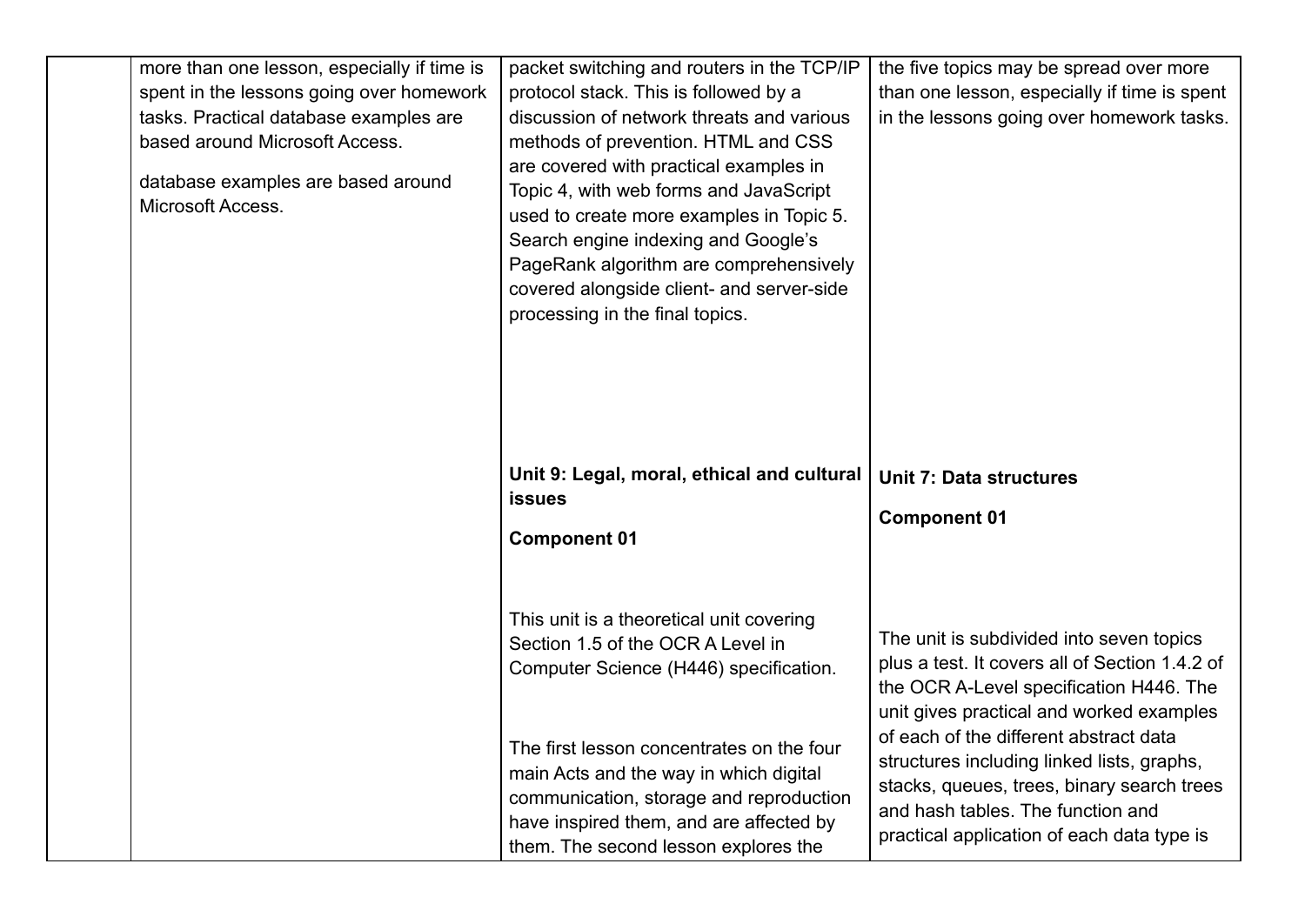|                   |                                                                                                                                                                                                                                                                                                                                     | intersection of computer science with the<br>philosophy of ethics and the implications<br>of digital technology on human lives and<br>the environment. The third lesson looks at<br>the balance between freedom of<br>expression, and limiting harm or offence,<br>in the context of digital media and its<br>distribution over the internet. It also<br>explores cultural issues around the<br>presentation of information.                                                                                                                                                 | discussed, with pseudocode and coded<br>program solutions for relevant algorithms<br>in VB and Python. A comprehensive<br>examination-style assessment the whole<br>unit is included at the end of the unit.                                                                                                                                                                                                                                                                                                                                                                                                              |
|-------------------|-------------------------------------------------------------------------------------------------------------------------------------------------------------------------------------------------------------------------------------------------------------------------------------------------------------------------------------|------------------------------------------------------------------------------------------------------------------------------------------------------------------------------------------------------------------------------------------------------------------------------------------------------------------------------------------------------------------------------------------------------------------------------------------------------------------------------------------------------------------------------------------------------------------------------|---------------------------------------------------------------------------------------------------------------------------------------------------------------------------------------------------------------------------------------------------------------------------------------------------------------------------------------------------------------------------------------------------------------------------------------------------------------------------------------------------------------------------------------------------------------------------------------------------------------------------|
|                   |                                                                                                                                                                                                                                                                                                                                     |                                                                                                                                                                                                                                                                                                                                                                                                                                                                                                                                                                              |                                                                                                                                                                                                                                                                                                                                                                                                                                                                                                                                                                                                                           |
| Year <sub>2</sub> | <b>Module 1</b><br>Unit 8: Boolean algebra                                                                                                                                                                                                                                                                                          | <b>Module 2</b><br><b>Unit 10: Computational thinking</b>                                                                                                                                                                                                                                                                                                                                                                                                                                                                                                                    | Module 3<br><b>Unit 12: Algorithms</b>                                                                                                                                                                                                                                                                                                                                                                                                                                                                                                                                                                                    |
|                   | <b>Component 01</b>                                                                                                                                                                                                                                                                                                                 | <b>Component 02</b>                                                                                                                                                                                                                                                                                                                                                                                                                                                                                                                                                          | <b>Component 02</b>                                                                                                                                                                                                                                                                                                                                                                                                                                                                                                                                                                                                       |
|                   | It is a theoretical unit covering all of<br>Section 1.4.3 Boolean Algebra in the OCR<br>A Level in Computer Science (H446)<br>specification. The unit begins with two<br>lessons on logic gates and Boolean<br>algebra. The third lesson covers Karnaugh<br>maps and the fourth lesson, D-type<br>flip-flops, half and full adders. | It is a theoretical unit covering the OCR<br><b>Computer Science specification Section</b><br>2.2.1 Elements of Computational Thinking<br>and Section 2.2.2 Computational methods.<br>It describes what is meant by<br>"computational thinking" in its many forms<br>and is designed to develop this skill with<br>the aid of many practical examples related<br>to problem recognition and decomposition,<br>abstraction and algorithm design. It<br>covers the topics of backtracking, data<br>mining, heuristics, performance modelling,<br>pipelining and visualisation. | This is a theoretical unit covering Section<br>2.3 Algorithms (except algorithms for<br>stacks, queues, trees and linked lists<br>which are covered in Unit 7). Searching<br>and sorting algorithms (bubble sort,<br>insertion sort, merge sort, quick sort) are<br>explained in an interactive and practical<br>way, with reference to Big-O notation in<br>terms of time and space complexity. Topic<br>5 tackles standard algorithms for<br>depth-first and breadth-first graph<br>traversals. Optimisation algorithms, such<br>as Dijkstra's shortest path algorithm and<br>the A* algorithm are covered along with a |